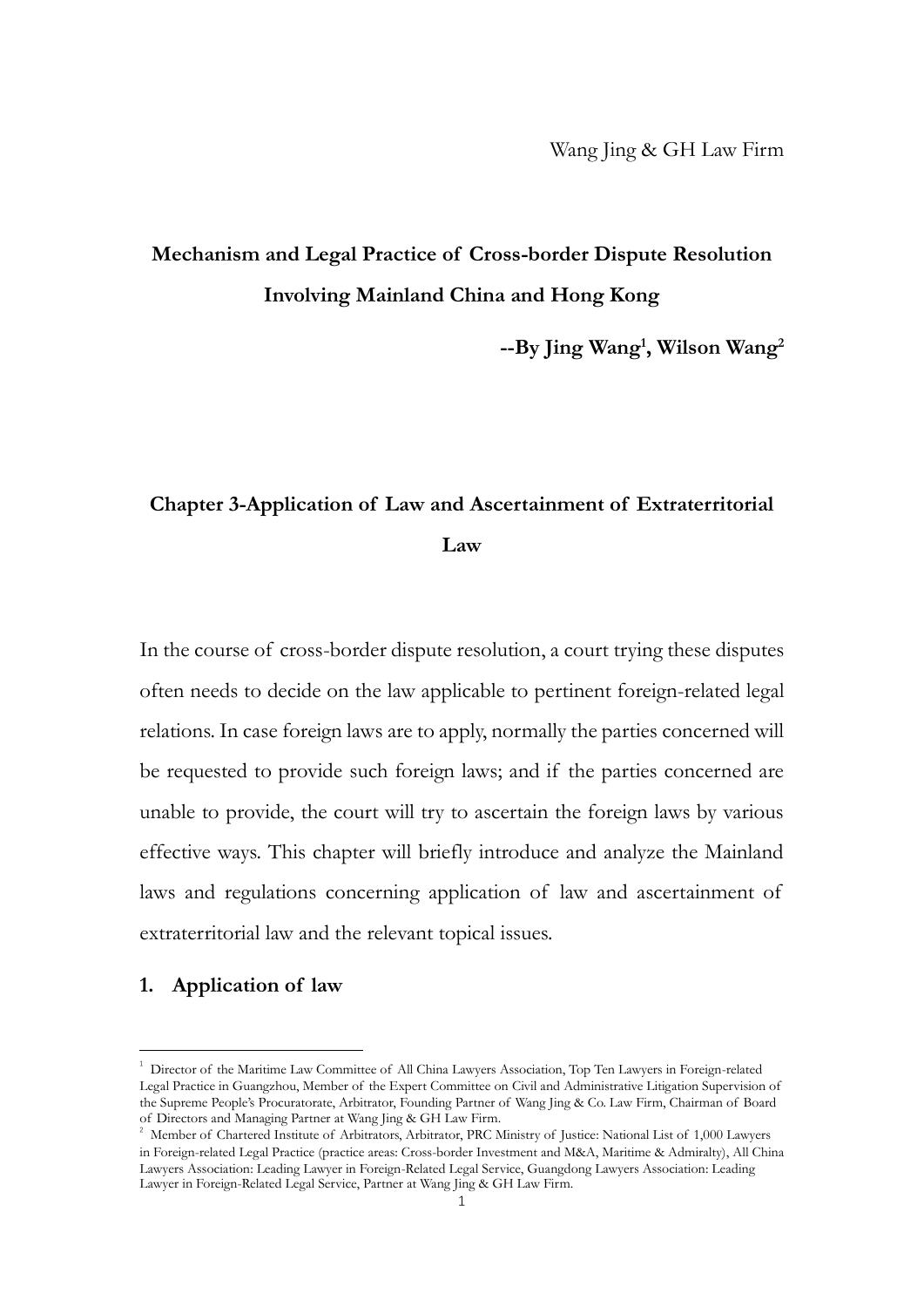Application of law in Mainland China includes application of law in different scenarios, e.g. where there is an agreed governing law, or where there is no agreed governing law, or compulsory application of the law of the forum.

## **1.1 Agreed governing law**

Like most other countries and regions in the world, the Mainland of China also allows parties involved in foreign-related legal relations to choose and agree on the law applicable to such legal relations.

The Law of the People's Republic of China on Choice of Law for Foreignrelated Civil Relations (Order No.36 of the President of the People's Republic of China, hereinafter referred to as the "Law on Choice of Law for Foreignrelated Civil Relations") provides that the parties may explicitly choose the laws applicable to foreign-related civil relations in accordance with the provisions of law. However, such right of free choice of law is not possible for every type of legal relation. Article 4 of the Law on Choice of Law for Foreign-related Civil Relations provides that if there are mandatory provisions on foreign-related civil relations in the laws of the People's Republic of China, these mandatory provisions shall directly apply. Under Mainland China law, the parties concerned cannot choose freely the law applicable to legal relations relating to capacity for civil rights, capacity for civil conduct, marriage and family, etc.

Furthermore, it should be noted that Article 9 of the Law on Choice of Law for Foreign-related Civil Relations stipulates that a foreign law applicable to foreign-related civil relations do not include the law on the application of law of this foreign country. Thus, a foreign law which has been agreed as the applicable law by the parties concerned neither includes its procedural rules,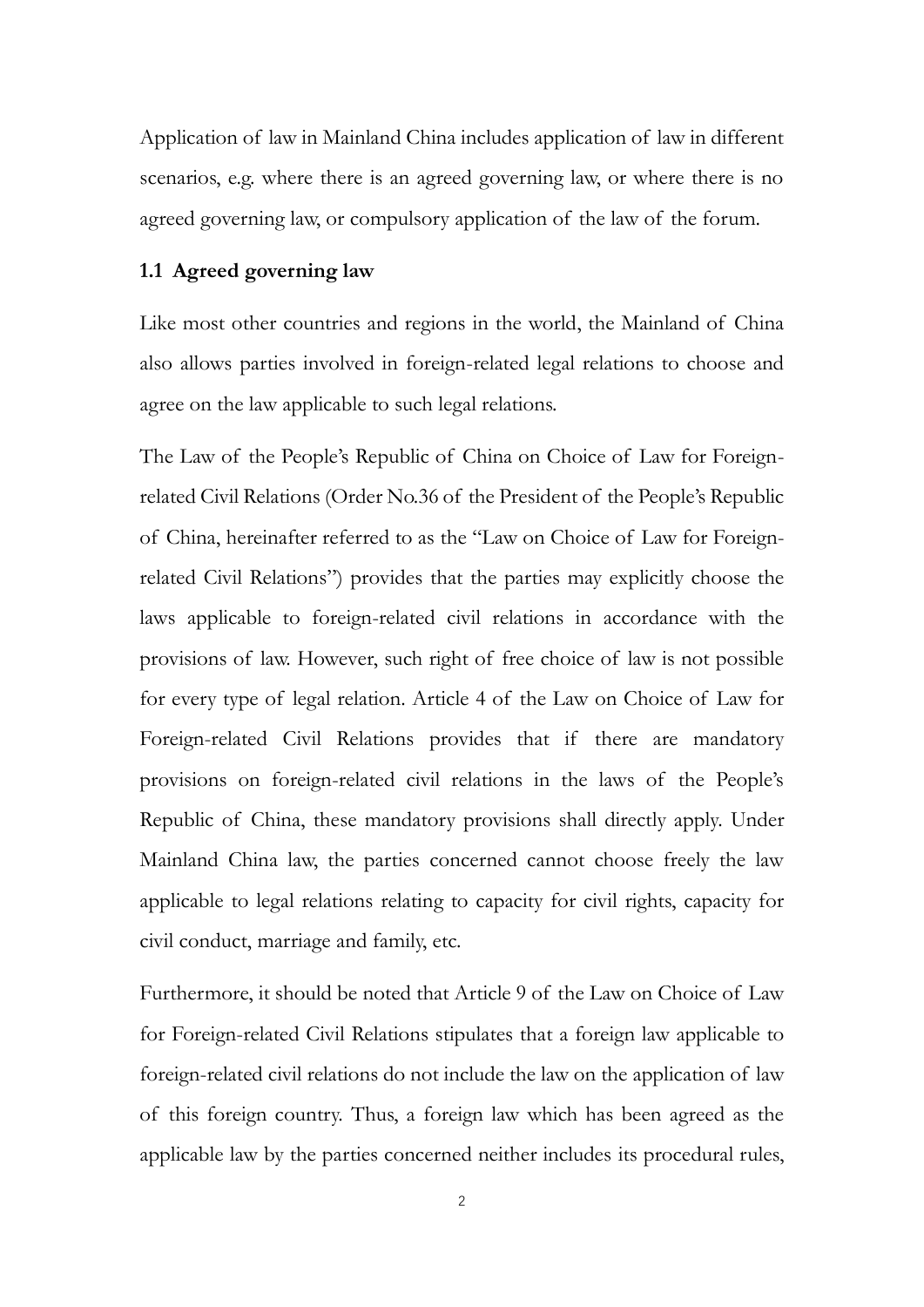nor its conflict rules.

## **1.2 Absent agreed governing law**

In the absence of agreed governing law, the rule of closest connection, as a complementary rule, is used in various areas of foreign-related civil relations. For instance, in Mainland China, if the parties have not agreed on the law applicable to tort liability after tort liability has arisen, the law at the common habitual residence of the parties shall apply; in the absence a common habitual residence, the law at the place of tort shall apply. With respect to the law applicable to the right over movables, the parties may choose one by agreement. If the parties do not choose, the law at the locality of the movables when the legal facts take place shall apply.

#### **1.3 Compulsory application of the law of the forum**

In foreign-related civil proceedings, some parties take the view that now that the parties concerned have chosen a foreign law other than the law of the forum for resolving disputes between them, then the court shall be bound to apply the foreign law for trying the case, including any procedural issues involved therein. Such view is obviously erroneous in Mainland China.

As far as procedures are concerned, civil litigations that take place in Mainland China are normally governed by the law of the forum, i.e. Mainland China law. Article 259 of the Civil Procedure Law of the People's Republic of China (President Order No.71, hereinafter referred to as the "Civil Procedure Law") stipulates that the provisions of this Part shall apply to foreign-related civil actions within the territory of the People's Republic of China; in the absence of provisions in this Part, other relevant provisions of this Law shall apply. It follows therefore that the Civil Procedure Law of China makes it clear that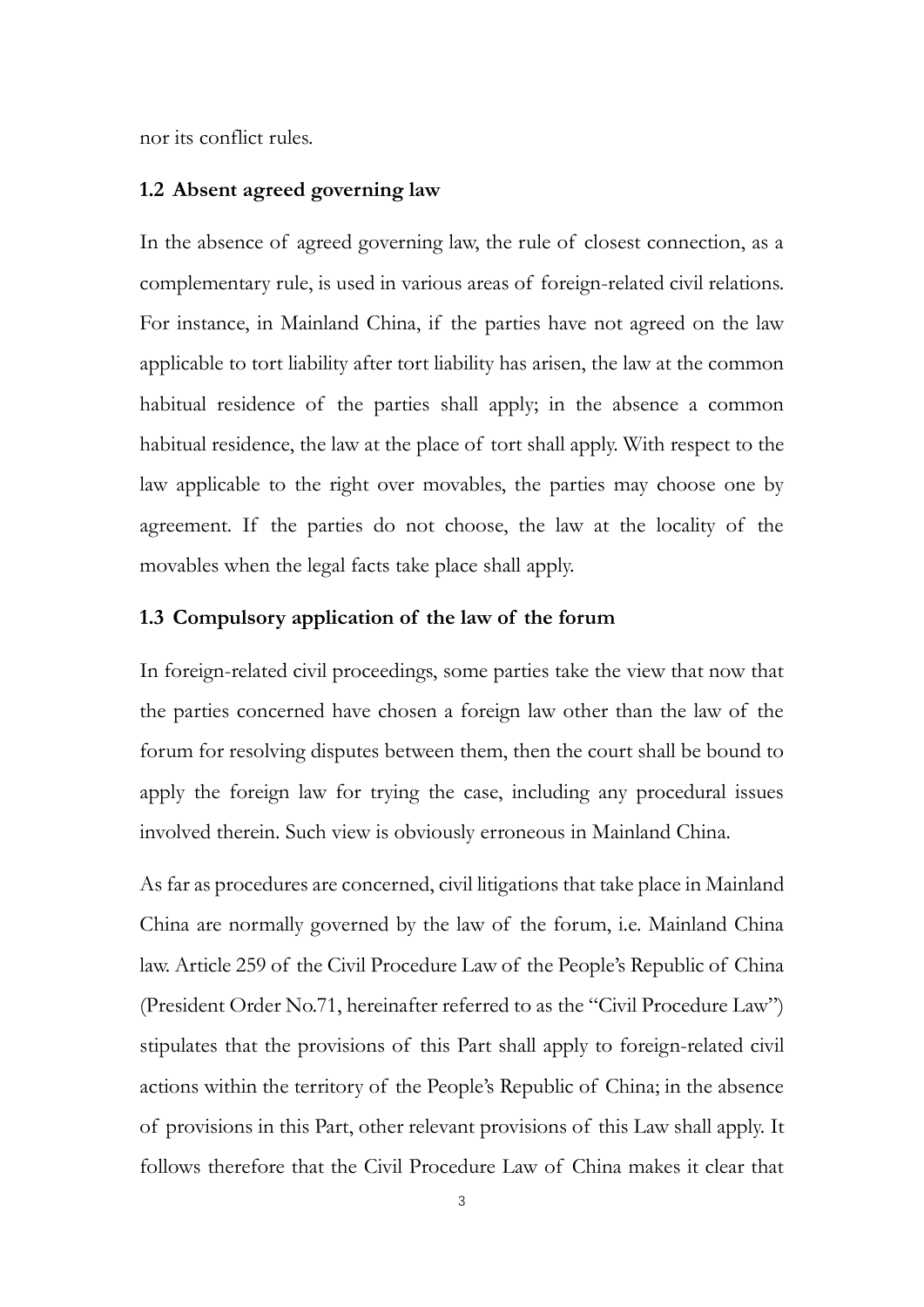the forum law, i.e. Chinese law, shall apply to foreign-related civil actions entertained by Chinese courts in procedural aspects. This has been confirmed by many judicial precedents.

### **2. Ascertainment of extraterritorial law**

#### **2.1 Parties responsible for ascertaining extraterritorial law**

The provisions of laws and regulations relevant with ascertaining foreign laws current in effect in Mainland China mainly include the following:

Article 10 of the Law on Choice of Law for Foreign-related Civil Relations stipulates that foreign laws applicable to foreign-related civil relations shall be ascertained by the people's court, arbitral institution or administrative organ; if any party chooses an applicable foreign law, he shall provide such foreign law; if the foreign law to apply cannot be ascertained or there are no provisions in the law of the related foreign country, the law of the People's Republic of China shall apply.

Article 17 of the Interpretation (I) of the Supreme People's Court of Some Issues concerning the Application of the Law on Choice of Law for Foreignrelated Civil Relations (hereinafter referred to as the "Interpretation (I)") provides that if a foreign law still cannot be obtained despite that efforts have been made to try to obtain it through reasonable channels, e.g. the parties concerned having been requested to provide the same, or through the channels stipulated in international treaties in force for the People's Republic of China, or through requests to Chinese and foreign law experts for provision of the same, such foreign law shall be regarded as not being able to be ascertained; if, pursuant to paragraph 1, Article 10 of the Law on Choice of Law for Foreign-related Civil Relations, any party who is obliged to provide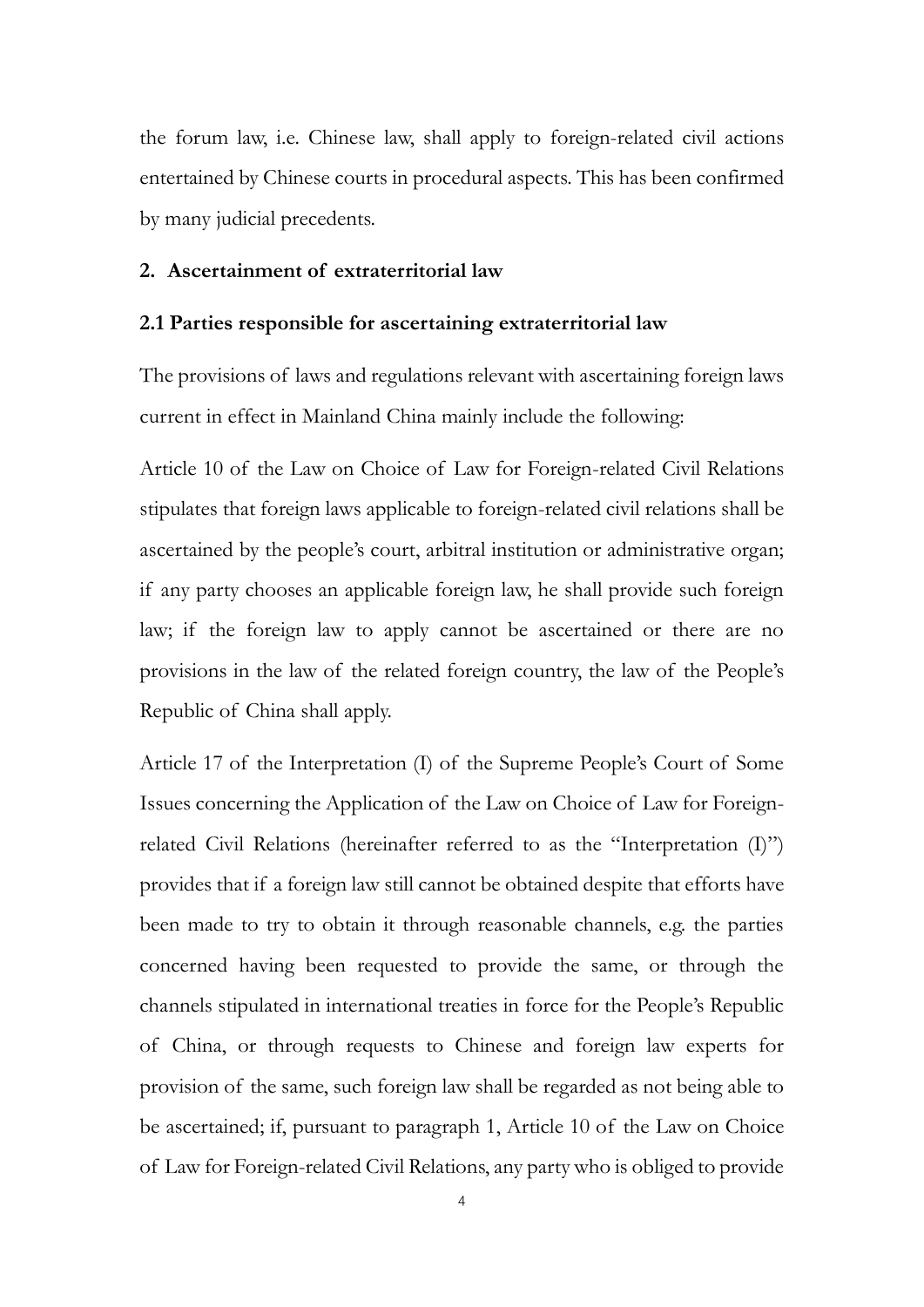a foreign law fails to provide such law within the reasonable period designated by court without justifiable reason, it shall be regarded that the foreign law cannot be ascertained.

Pursuant to the foregoing legal provisions, in the present judicial practice in Mainland China, where a foreign law is to be applied as per the provisions of Mainland laws and regulations or relevant international treaties, then the parties that have a primary obligation of ascertaining such law will be the people's court, arbitral institution or administrative organ. But if the foreign law is chosen by the parties concerned, then in many cases they shall undertake the primary obligation of ascertaining the chosen law. Furthermore, the Interpretation (I) places on the litigants the burden of proving the foreign law they have chosen, and upon their failure of discharging such burden of proof within a reasonable period so designated, the court may conclude that the chosen law cannot be ascertained and rule to apply the law of the forum directly.

#### **2.2 Ways and channels of ascertaining extraterritorial law**

In the current practice in Mainland China, normally foreign laws are ascertained by courts themselves, by the parties concerned, through the channels stipulated by international treaties, or through Chinese or foreign law experts.

Nevertheless, with the increase of foreign-related cases tried by Mainland courts, the Supreme Court of China took the lead in building a uniform platform for foreign law ascertainment [\(http://cicc.court.gov.cn/html/1/218/347/\)](http://cicc.court.gov.cn/html/1/218/347/). The Supreme Court signed cooperative framework agreements respectively with Benchmark Chambers